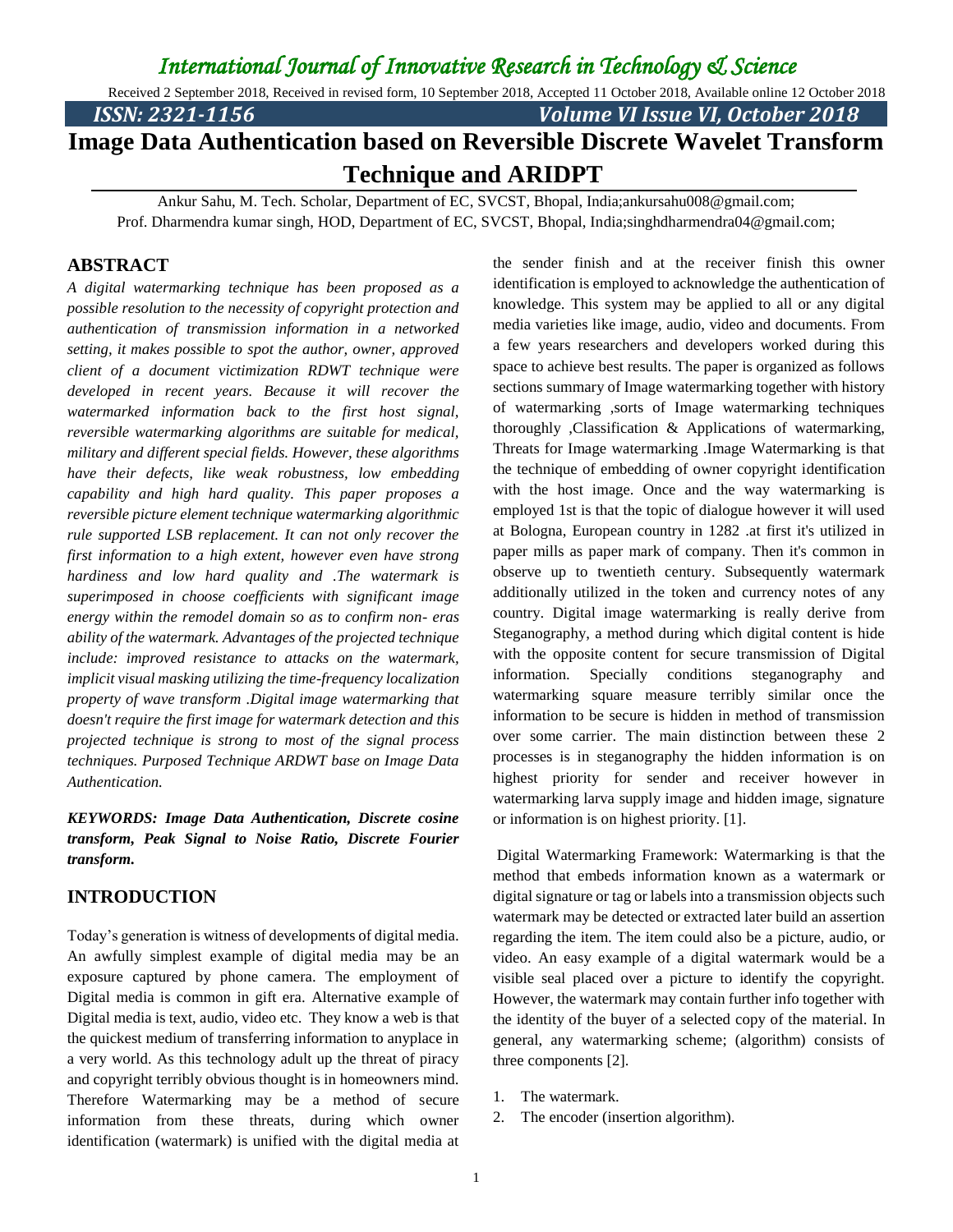Received 2 September 2018, Received in revised form, 10 September 2018, Accepted 11 October 2018, Available online 12 October 2018 *ISSN: 2321-1156 Volume VI Issue VI, October 2018*

3. Decoder and comparator (verification or extraction or detection algorithm).

Every owner features a unique watermark or an owner also can place completely different watermarks in several objects the marking algorithm incorporates the watermark into the item. The verification algorithm authenticates the item determining each the owner and also the integrity of the item [2]. A generalized watermarking system is devised in Within the Watermark Insertion Block, copyright info is hidden within the initial piece of work in an encrypted type.



Fig1 Generalized Model for a Watermarking System

The original image, I is processed within this watermark insertion system. The other input to the present block is that the copyright info or the watermark, W to be embedded within I using the key, K. Thus, the final image available within the market could be a composite image, w I containing the encrypted logo within the first image. This composite image out there within the market has each risk of being attacked by the hackers in an exceedingly bid to destroy the watermark embedded within it, to get the hacked version, of the composite image. Once the hackers become successful in destroying the watermark the first piece of work becomes at risk of every kind of fraud. The first aim of the Watermarking Extraction Block is to with success extract an estimate of the copyright info, from the hacked version. The higher the watermarking system the additional resembles W [3, 4].

Features of digital Watermarking: A watermark is designed to for good reside within the host information. Once the possession of knowledge is in question, the data are often extracted to utterly characterize the owner. To achieve most protection of belongings with watermarked media, many needs should be satisfied:

Undeletable: The watermark should be troublesome or maybe not possible to get rid of by a malicious cracker, a minimum of while not clearly degrading the host signal.

Statistically undetectable: A pirate shouldn't be ready to find the watermark by examination many watermarked signals belonging to a similar author.

Robustness: Watermark ought to be retrievable, that is often used for transmission and storage. The watermark ought to be recoverable though common signal process operations are applied, similar to signal improvement, geometric image operations and noise filtering. Watermark ought to stay within the cover/content once numerous kinds of manipulations, each intentional and accidental. Even a fragile watermark ought to withstand traditional alterations. Tolerance against welloutlined modifications is important [5].

### **II.RELATED WORK**

Bajaj et al.[6] has proposed a title "robust and reversible digital image watermarking technique based On RDWT-DCT-SVD" Hybrid image watermarking technique is proposed in this paper which takes the advantages of different transforms like RDWT, DCT, SVD and trigonometric functions. So, all the functions are combined at one place to create a non-blind, robust and reversible watermarking scheme. The algorithm is verified on different format host images and different intensity watermarks. To measure the effectiveness of the method, the correlation based extraction mechanism is used with the tolerance level of 0.8 for robustness. And PSNR is measured to check fidelity of watermarked and extracted original image. The experimental results show that the algorithm is robust against many attacks like rotation, scaling, blurring, contrast, JPEG Compression, histogram equalization, affine transformation, mean filtering, Gaussian noise. NCC remains above tolerance level even when the image is completely distorted and also the visual quality of extracted original image is indistinguishable. It can be used for various applications like copyright protection, ownership problems, content verification, authentication and sensitive applications which require high robustness.

M. K. Ramaiya et al [7] proposed an algorithm to protect digital data by embedding watermark that is encrypted by DES algorithm. Two level discrete wavelet transformation (DWT) is applied to the original image before apply watermarking in it.

C.-C. Tsai et al. [8] introduce a discrete wavelet transform digital watermark algorithm based on human vision characters. In this technique, first of all watermark image is transformed by using DCT transformation. Then this watermark image is embedded into the high frequency band of wavelet transformation domain.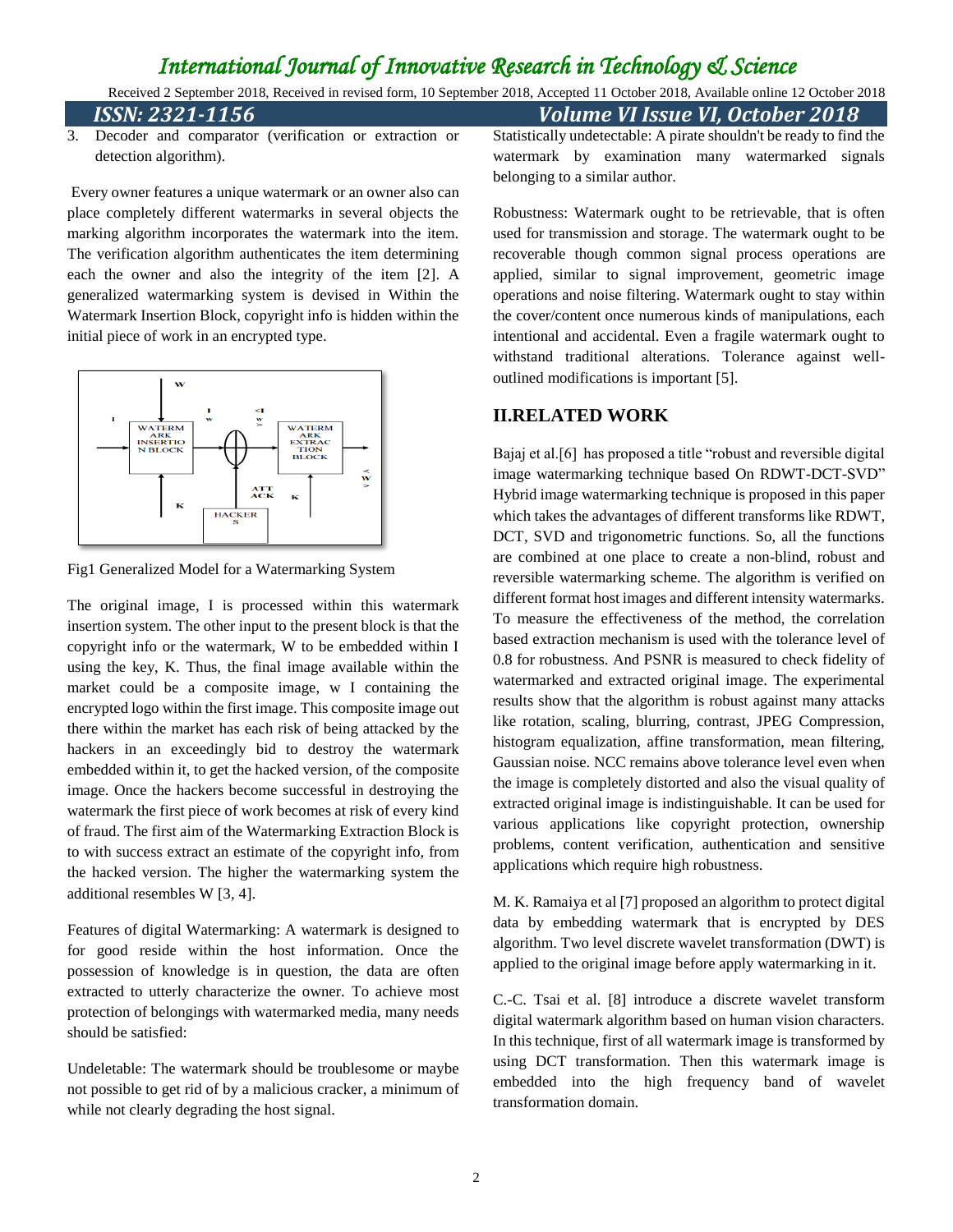Received 2 September 2018, Received in revised form, 10 September 2018, Accepted 11 October 2018, Available online 12 October 2018 *ISSN: 2321-1156 Volume VI Issue VI, October 2018*

X. Tan et al. [9] proposes a new technique in which the watermark is not embedded directly on the wavelet coefficients but rather than on the elements of singular values of the cover image's DWT.

Raba K. Ward et al. [10]. Used Wavelet packets-based digital watermarking for image authentication. This method is able to detect the images, which are effected through malicious tampering via incidentally distorted by basic image processing operations. The user has to use the secret identification key in the image, achieved through quantizing selected wavelet packets coefficients. The advantage of wavelet packets-based embedding domain maximizes the robustness of the marks, to allow system to work in the presence of high quality JPEG compression. The future extension of this method could be used in audio and video application for authentication [11].

Songyu Yu et al. [11]. was used to Contour let-based image adaptive watermarking, which uses the Laplacian pyramid (LP) to divide the whole original image into sub images such as low frequency (LF) and High frequency (HF).The low frequency sub band image was created by filtering the original image with 2-D low pass filter or popularly known as smooth filters. The principle of low pass filter is, it will does the decreasing the disparity between pixel values by averaging nearby pixels in an image. High frequency image was obtained by subtracting the Low frequency sub band image from the original image without using 2-D high-pass filter. they proposed watermark method, in which the watermark is embedded into contour let coefficient of the largest details sub band images of the image is called as contour let-based image adaptive water marking[13]

Sartid v. et al. [12]. Proposes that QR Code (Quick Response Code) is embedded with an invisible watermarking using DCT. DCT is used for encoding process to allow QR Code image to be broken up into different frequency bands using block DCT based method; comparison between mid-bands coefficients then embed with the invisible watermarking information into the middle frequency bands. Reverse embed process from the invisible watermark is used for watermark extraction in the QR Code image. This QR Code image with invisible watermark preserves an information hiding text in the QR Code image.

K. Janthawongwilai et al. [13]. Used amplitude modulation for watermarking to enhance the images. three variety of methods proposed to enhance the watermark retrieval performance, first method was based on balancing watermark bits around the embedding pixels, second method by properly tuning the strength of embedding watermark, and third method was based on modifying the of pixel prediction .

A Pavi et al. [14]. Proposed a DCT based watermarking method operates in the frequency domain embedding a pseudo-random sequence of real numbers in a selected set of DCT algorithm. The watermark is robust to several signal processing techniques and geometric distortions.

Blossom Kaur et al. [15]. Proposes a DCT based scheme in their proposed work. They embedded the watermark in the mid frequency based on the DCT blocks. The watermark is inserted by adjusting the DCT coefficients of the image and the private key. Same private key has been used for image extraction without restoring the original image.

### **III. SIMULATION ENVIRONMENT**

The Performance analysis of MATLAB version 14 (R2008a) i.e. used for this thesis simulation result of image processing provides processor optimized libraries for fast execution and image computation. It uses its JIT (just in time) compilation technology to provide execution speeds that rival traditional programming languages. It can also further advantage of multi core and multiprocessor computers, MATLAB provide many multi-threaded linear algebra and numerical function. These functions automatically execute on multiple computational thread in a single MATLAB session, enabling them to execute faster on multicore computers. In this thesis, all enhanced images results were performed in MATLAB 14 (R2008b) to get an enhanced result of compressed and decompressed image, and after colorization of decompressed image, picture quality and numerical value after analysis In order to test the proposed method, Simulation using MATLAB 14 (R2008b) are performed on input images

### **IV EXPERIMENTAL RESULT ANALYSIS**

Experimental-1 based on noise attack and result analysis both method (Old Method and New Method). Two types image first dimension and second image dimension. They use the standard gray-scale image. Image data embedding and extract through ODWT and new proposed algorithm. Both methods are calculating the PSNR, recover image time and image embedding time. Our first experimentation based on noise attack. A research in the field of image processing in watermarking method identifies various challenges. Overcome problem and find it is providing strong robustness, data hiding ability, data authentication and best possible solution.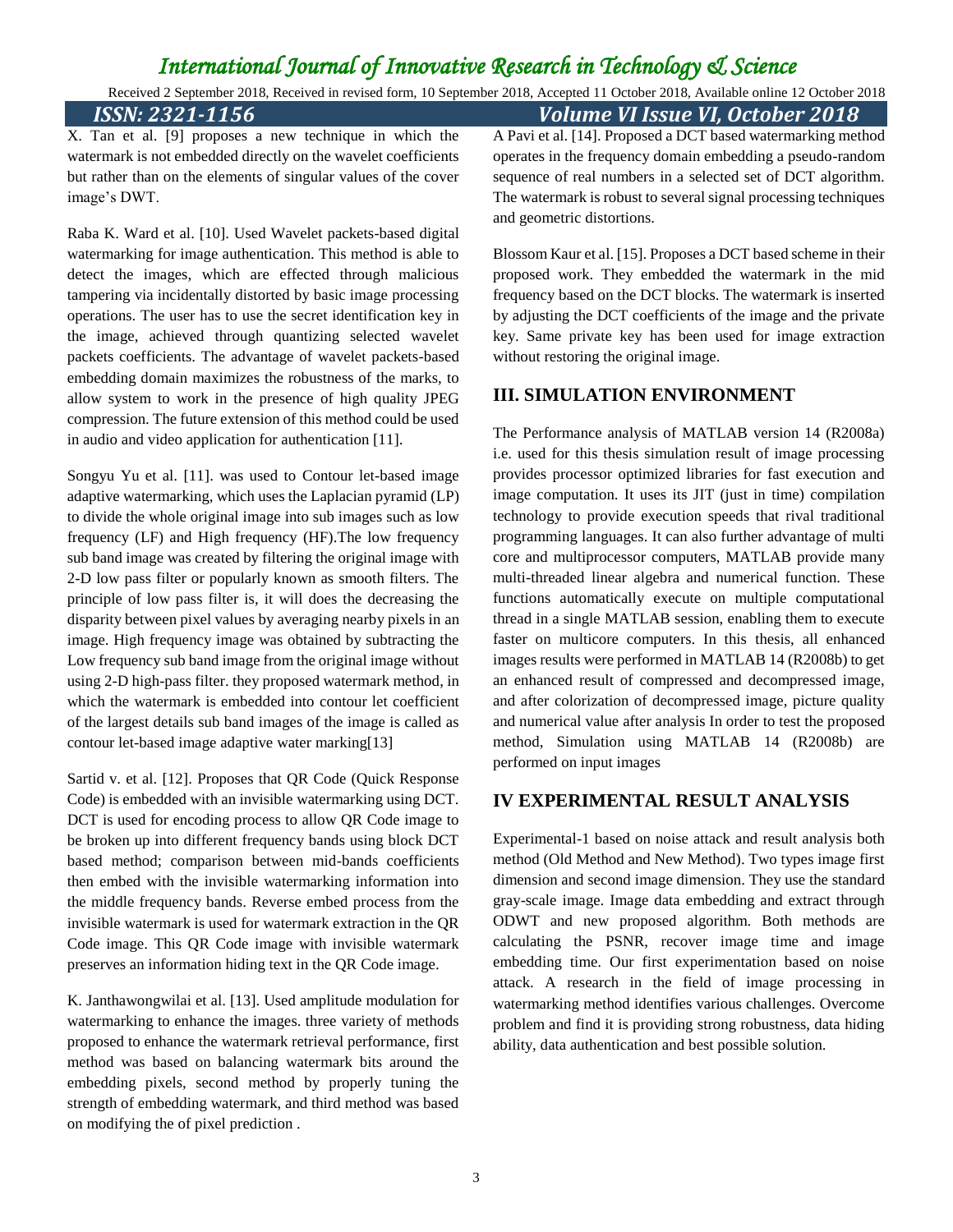Received 2 September 2018, Received in revised form, 10 September 2018, Accepted 11 October 2018, Available online 12 October 2018 *ISSN: 2321-1156 Volume VI Issue VI, October 2018*



Fig2 Noise Attack Estimation Embedding time Analysis of ODWT and ARIDPT



Fig 3 Noise Attack Estimation Recover time Analysis of ODWT and ARIDPT



Fig 4 Noise Attack Estimation PSNR Analysis of ODWT and ARIDPT

### **IV. CONCLUSION**

A novel watermarking technique is generated image data secure using ARIDPT and provides better compare scalability than ODWT domain in show result. Since ODWT is redundant in nature so it disseminates the watermark in the whole image considering the best sub-band. As it is shift invariant hence has the potential to find out suitable areas to embed the watermark.

It divides the image into four bands. Intensity variations of subbands are calculated and the best one is used i.e. LL band which also provides transparency .A reversible bit shifting method based on the secondary replacement, which allows near lossless recovery of the original host image. Simulation results prove that this algorithm not only can recover the original host image to a high extent, but also have good performance in robustness, hiding ability and computing complexity. The embedding capacity of this algorithm is mainly decided by the ratio between the size of the host image and watermark. Also, the main defect of this algorithm is the low embedding capacity in ODWT. ARIDPT also have good performance in robustness, reliable and computing complexity and fast and Suitable for robustness against ODWT. The developed mat lab tool and watermarking method is resistant against various attacks and show result best PSNR as compare ODWT.

### **REFERENCES**

- [1]. A. Sverdlov, S. Dexter, A. M. Eskicioglu. Robust DCTSVD domain image watermarking for copyright protection: Embedding data in all frequencies. In Proceedings of International Multimedia Conference, Germany, pp. 166–174, 2004.
- [2]. J. Dugelay, S. Roche, "A Survey of Current Watermarking Techniques" in Information Techniques for Steganography and Digital Watermarking, S.C. Katzenbeisser et al., Eds. Northwood, MA Artec House, pp 121-145,Dec. 1999.
- [3]. N.F. Johnson, S.C. Katezenbeisser, "A Survey of Stenographic Techniques" in Information Techniques for Steganography and Digital Watermarking, S.C. Katzenbeisser et al., Eds. Northwood, MA: Artec House, pp 43-75,Dec. 1999.
- [4]. R. B. Wolfang, C. I. Podilchuck, and E. J. Delp, "Perceptual watermarks for digital images and video," Proceedings of the IEEE, vol. 87, no. 7, pp. 1108– 1126, July 1999.
- [5]. Hao-Tian Wu and Yiu-Ming Cheung, (2005), A Fragile Watermarking Scheme for 3D meshes, MM-SEC'05, ACM pp 117-123
- [6]. Anu Bajaj, "Robust And Reversible Digital Image Watermarking Technique Based On RDWT-DCT-SVD", IEEE International Conference on Advances in Engineering & Technology Research, August 01-02, 2014.
- [7]. N. Tiwari, M. K. Ramaiya and M. Sharma, "Digital Watermarking using DWT and DES", IEEE, 2012.
- [8]. C.-C. Lai and C.-C. Tsai, "Digital Image Watermarking Using Discrete Wavelet Transform and